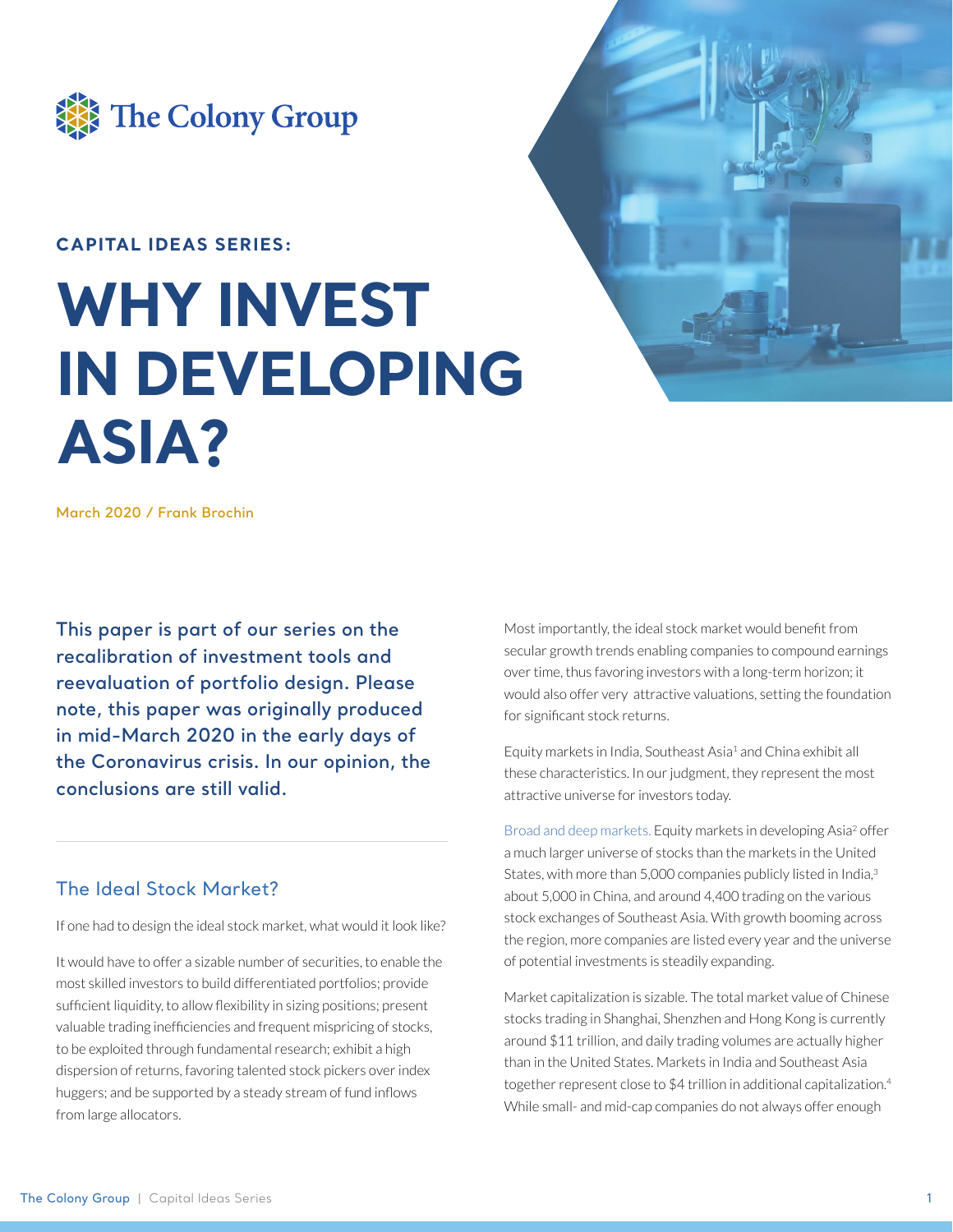# The Colony Group

liquidity for large foreign investors, they form an attractive universe for boutique investment firms with a manageable pool of assets.

Trading inefficiencies. Markets in the region are not well researched and stocks are not priced efficiently. In Southeast Asia, the percentage of stocks covered by at least one research analyst ranges from only 6% in Bangladesh to about 34% in Malaysia,<sup>5</sup> compared with more than 80% in the United States. Markets are also volatile, as price movements are often driven by non-fundamental factors. Thus, in Chinese domestic markets, more than 80% of trading is done by retail investors rather than professionals. This environment creates a lot of opportunities for fundamental investors to buy shares of attractive companies at times when they trade much below their intrinsic value.

High dispersion of returns. One should not invest in developing Asia through indices. Markets in the region are weighted by large, state-owned enterprises that represent the past rather than the future.

Asian markets are also characterized by a very high dispersion of returns, with winners producing outsized returns and losers sharp losses. Equity indices end up delivering mediocre averages. As in many emerging countries, market dynamics in developing Asia favor selective stock pickers over index huggers.

Supportive fund flows. China's economy is more than 60% of the size of the United States' economy, yet the weight of the Chinese domestic markets in the MSCI ACWI index is smaller than the weight assigned to the Swiss stock market. India's weight in the benchmark is smaller than Ireland's, and Southeast Asia, whose aggregate GDP would make it the 5th largest economy in the world, has an aggregate weight in the MSCI ACWI index equivalent to that of the Netherlands. In the coming years, one would expect a significant tailwind of capital flows into developing Asia as index providers such as MSCI adjust their constituent weights to reflect more fairly the market capitalizations, economic sizes and investment opportunities in the region.

Long-term growth. Equity markets in developing Asia are



Chart 1: Shares of Global Middle Class Consumption<sup>7</sup>



While the "rise of the Asian urban middle class" may be a cliché, it is nevertheless real, as anyone who has traveled to Shanghai, Jakarta, Mumbai or Bangkok over the past 30 years can testify.

Chart 1, which depicts the growth of consumption by the middle class in Asia speaks for itself. By 2050, Asia (ex-Japan) will represent between 60% and 70% of the world's middle class consumption. Surely, this has to be one of the most powerful longterm economic trends in the world today.

Asia represents a long-term investment, not a short-term trade, and the drivers of change should remain in place for several decades. Asia is evolving very quickly and creating a once-in-ageneration opportunity.